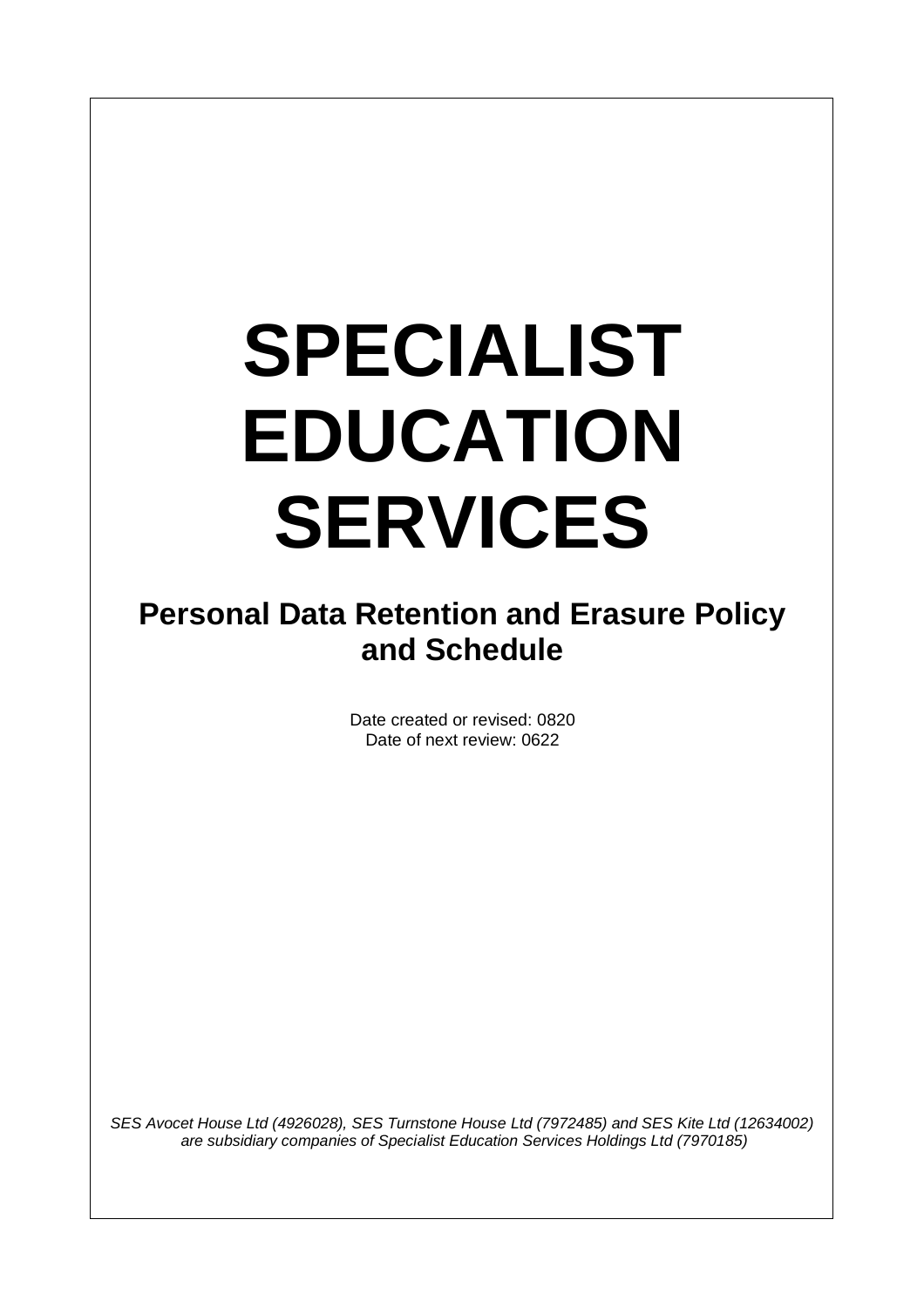### **CONTENTS**

- **INTRODUCTION**
- **THE DATA MANAGEMENT OFFICER**
- **OUR PROCESS**
- **DATA RETENTION SCHEDULE**
- **DATA RETENTION SCHEDULE TABLE**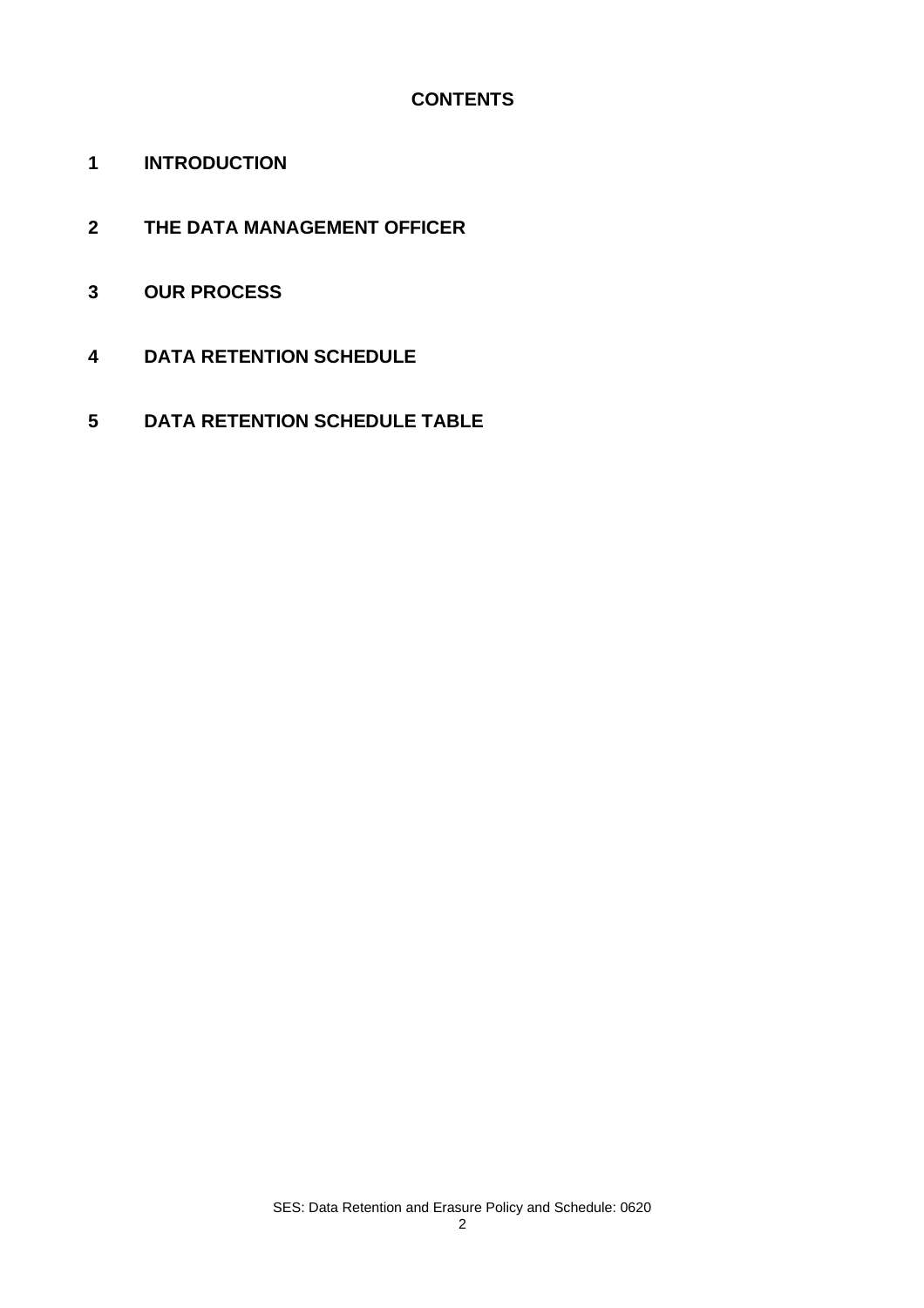#### **1 INTRODUCTION**

This policy sets out how long personal data will normally be held by Specialist Education Services and when and how that information will be confidentially destroyed.

These documents and records are in several different formats, examples of which include, (but are not limited to) child protection information, communications such as letters, emails and attendance notes; financial information including invoices, statements and reports; legal documents such as contracts; and information relating to client contact details such as client lists and business cards.

In certain circumstances it will be necessary to retain specific documents to fulfil statutory or regulatory requirements and also to meet operational needs. Document retention may also be useful to evidence events or agreements in the case of disputes, and to preserve information which has historic value.

Premature destruction of documents could result in inability to defend litigious claims, operational difficulties and failure to comply with the Data Protection Act 2018 or the Children's Homes (England) Regulations 2015.

It is important for the above reasons that Specialist Education Services has in place systems for the timely and secure disposal of documents and records that are no longer required for business purposes.

This Personal Data Retention Policy applies to all personal information held by Specialist Education Services and its external service providers where they are processing information on behalf of Specialist Education Services.

#### **2 THE DATA MANAGEMENT OFFICER**

The Data Management Officer will have due regard to the risk associated with processing operations, taking into account, nature, scope, context and purpose of processing personal data with regard to retention and storage shall:

- inform and advise those employees who carry out processing of personal data regarding their data protection obligations,
- monitor compliance with data protection legislation and with the policies of the company in relation to protection of personal data, including the assignment of responsibilities, awareness and training of staff involved in processing operations and related audits,
- provide advice where requested regarding data retention and erasure and,
- act as the contact point for the supervisory authority on issues relating to processing,

They will undertake an annual review, or when necessary, of this policy to verify that it is in effective operation.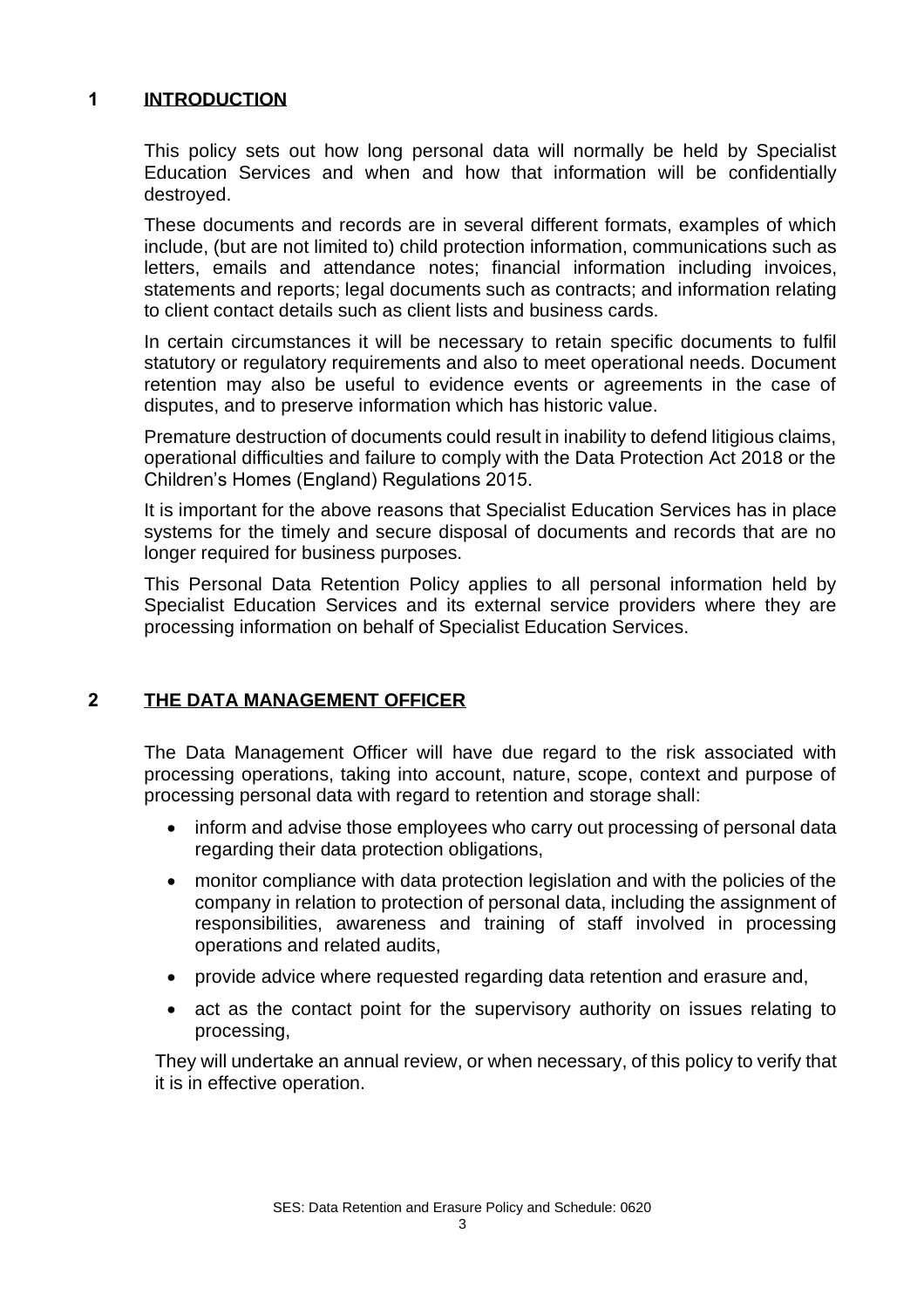#### **3 OUR PROCESS**

Personal Data (hard copy and electronic) will be retained for at least the period specified in the Data Retention Schedule (see below).

All Personal Data must be reviewed before destruction to determine whether there are special factors to indicate that destruction should be delayed, for example, potential litigation, complaints or grievances.

Paper based or electronically held documents and Personal Data must be deleted at the end of the retention period.

Paper based documents containing personal data must be disposed of by shredding and secure storage will be maintained of such documents whilst awaiting collection or onsite disposal.

Records of disposal should be maintained and should detail the document disposed of, the date and who authorised the document's disposal.

Where a third-party provider is used for the erasure or disposal of Personal Data records, assurances will be sought to ensure compliance.

#### **4 DATA RETENTION SCHEDULE**

This Data Retention Schedule sets out the time periods that different types of business records must be retained for business and legal purposes. It must be read in partnership with the SES Record of Data Processing Actvities (RoPA); the RoPA provides retention periods for all information processed by SES.

The retention periods are based on business needs and legal requirements. If you maintain any types of records that are not listed in this schedule, and it is not clear from the existing record types in this schedule what retention period should apply, please contact the Data Management Officer for guidance.

Any deviation from the retention periods in this schedule must be approved in advance by the Data Management Officer.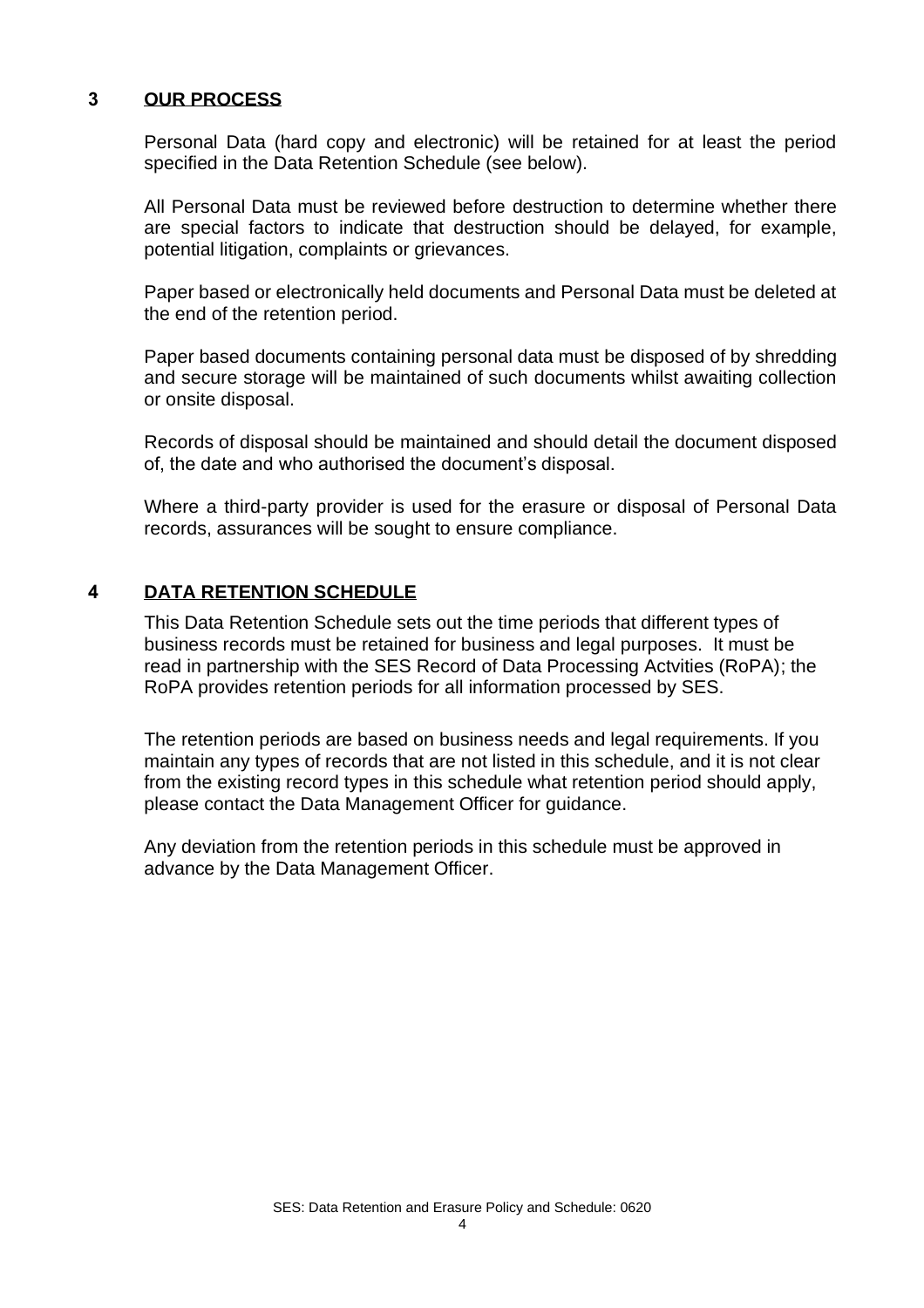|                        |                                           | <b>Retention</b>      | <b>Retention Period</b> | <b>Action</b>  | <b>Retention Source</b>              | <b>Information</b> |  |  |  |
|------------------------|-------------------------------------------|-----------------------|-------------------------|----------------|--------------------------------------|--------------------|--|--|--|
|                        |                                           | <b>Trigger</b>        |                         |                |                                      | <b>Asset Owner</b> |  |  |  |
| <b>Human Resources</b> |                                           |                       |                         |                |                                      |                    |  |  |  |
|                        | <b>Employee Files and Personal</b>        | End of                | 15 years                | <b>Destroy</b> | The Children's Homes                 |                    |  |  |  |
|                        | <b>Development Records, including</b>     | <b>Employment</b>     |                         |                | (England) Regulations 2015           |                    |  |  |  |
|                        | photos                                    |                       |                         |                | (regulation 37)                      |                    |  |  |  |
|                        | <b>Disciplinary and Grievance,</b>        | <b>Last Action</b>    | 15 years                | <b>Destroy</b> | <b>The Children's Homes</b>          |                    |  |  |  |
|                        | <b>Examination and Testing, Accident</b>  |                       |                         |                | (England) Regulations 2015           |                    |  |  |  |
|                        | and III Health                            |                       |                         |                | (regulation 37)                      |                    |  |  |  |
|                        | <b>Job Descriptions and Terms &amp;</b>   | <b>Last Action</b>    | 15 years                | <b>Destroy</b> | <b>The Children's Homes</b>          |                    |  |  |  |
|                        | <b>Conditions</b>                         |                       |                         |                | (England) Regulations 2015           |                    |  |  |  |
|                        |                                           |                       |                         |                | (regulation 37)                      |                    |  |  |  |
|                        | <b>Training Material</b>                  | <b>Superseded</b>     | 15 years                | <b>Destroy</b> | The Children's Homes                 |                    |  |  |  |
|                        |                                           |                       |                         |                | (England) Regulations 2015           |                    |  |  |  |
|                        |                                           |                       |                         |                | (regulation 37)                      |                    |  |  |  |
|                        | <b>Record of Allegations</b>              | <b>Last Action</b>    | 75 years                | <b>Destroy</b> | The Children's Homes                 |                    |  |  |  |
|                        |                                           |                       |                         |                | (England) Regulations 2015           |                    |  |  |  |
|                        | <b>Complaints Files (not child</b>        | End of                | 75 years                | <b>Destroy</b> | The Children's Homes                 |                    |  |  |  |
|                        | protection related)                       | <b>Employment</b>     |                         |                | (England) Regulations 2015           |                    |  |  |  |
|                        | <b>Payroll Records</b>                    | End of                | 6 years                 | <b>Destroy</b> | HM Treasury guidelines,              |                    |  |  |  |
|                        |                                           | <b>Financial Year</b> |                         |                | <b>National Audit Office advice,</b> |                    |  |  |  |
|                        |                                           |                       |                         |                | <b>Companies Act 2006</b>            |                    |  |  |  |
|                        | <b>Company Accounts</b>                   | <b>Last Action</b>    | 15 years                | <b>Destroy</b> | The Children's Homes                 |                    |  |  |  |
|                        |                                           |                       |                         |                | (England) Regulations 2015           |                    |  |  |  |
|                        |                                           |                       |                         |                |                                      |                    |  |  |  |
|                        | <b>Maternity, Paternity, Adoption and</b> | End of                | 6 years                 | <b>Destroy</b> | <b>Statutory Sick Pay (General)</b>  |                    |  |  |  |
|                        | <b>Sick Leave</b>                         | <b>Financial Year</b> |                         |                | <b>Regulations 1982</b>              |                    |  |  |  |
|                        |                                           | after return          |                         |                | <b>Statutory Maternity Pay</b>       |                    |  |  |  |
|                        |                                           |                       |                         |                | (General) Regulations 1986           |                    |  |  |  |
|                        |                                           |                       |                         |                | <b>Statutory Paternity and</b>       |                    |  |  |  |
|                        |                                           |                       |                         |                | <b>Statutory Adoption Pay</b>        |                    |  |  |  |
|                        |                                           |                       |                         |                | (Administration) Regulations         |                    |  |  |  |
|                        |                                           |                       |                         |                | 2002                                 |                    |  |  |  |
|                        |                                           |                       |                         |                | The Children's Homes                 |                    |  |  |  |
|                        |                                           |                       |                         |                | (England) Regulations 2015           |                    |  |  |  |